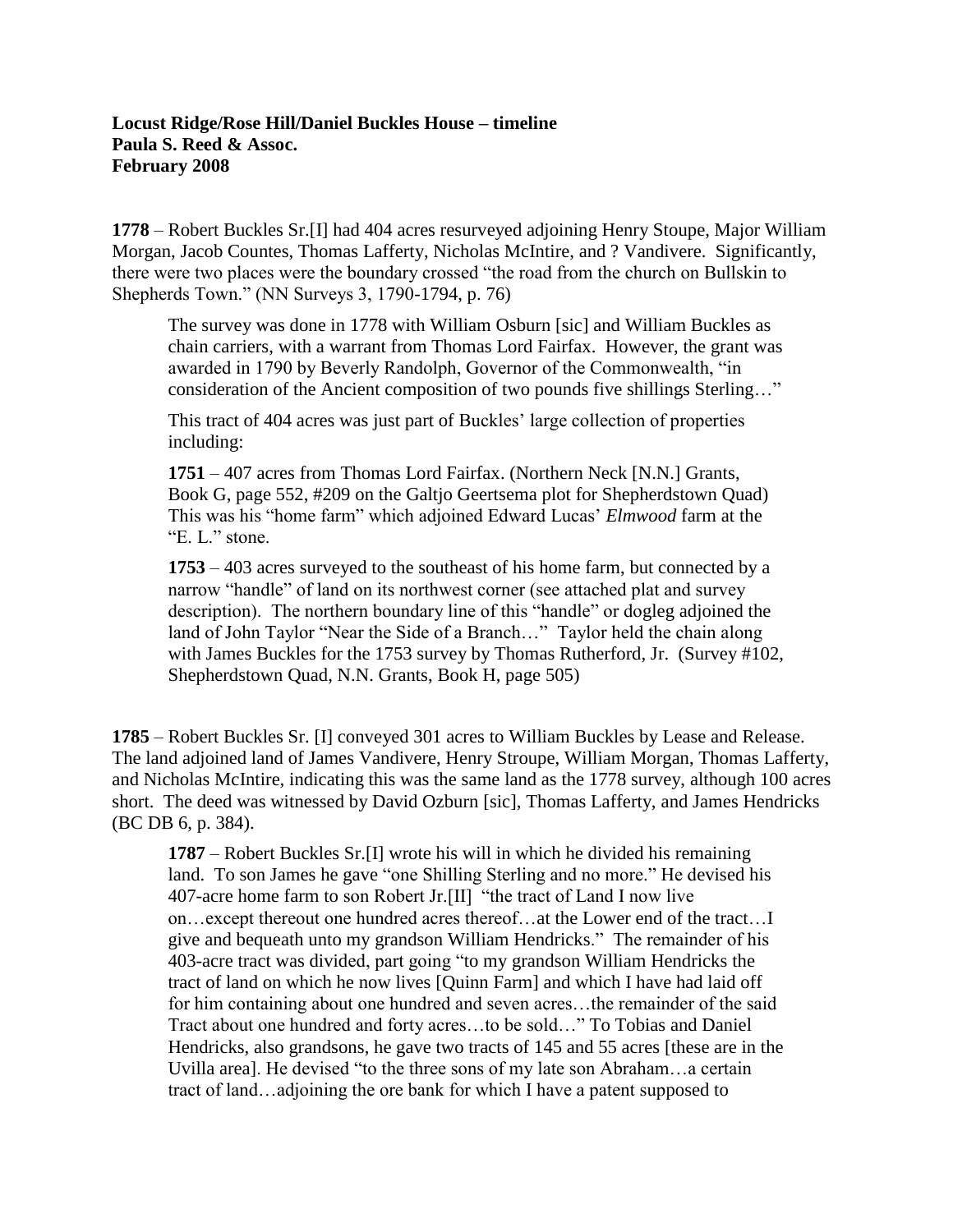contain 400 acres." Son William, who had gotten his land two years earlier, was appointed one of the executors; the other executor was his friend John Mark (BC WB 2, page 83).

The 1787 Berkeley County Personal Property Tax listed Robert Buckles Sr.[I] with his son James who was over the age of 21, one black male under the age of 16, three horses and eleven cattle. Robert Buckles Jr.[II] was listed separately with one white male between 16-21 and his brother William over 21 years, five horses and eleven cattle. William Hendricks was listed separately with four horses and four cattle, and was taxed on "Conrad Single" [Shindler?] who was over 21 years.

Robert Buckles Sr.[I] died in 1790.

**1798** – Berkeley Co. House tax:

Robert Buckles, Jr.[III], one country house, \$525.00

Robert Buckles, Sr.[II], one country house, \$131.25 [home farm?]

**William Buckles, one country house, \$630.00 [Rose Hill?]**

## **William Buckles, one country house, \$262.50 [?]**

William Buckles, one country house occupied by William Roberts, \$131.25

James Buckles, one country house, \$262.50

**1802** – Jefferson Co. land tax assessed William Buckles for 404 acres (even though the deed stated 301 acres) and 142 acres.

**1809** – Charles Varlé map showed the "plantation or farm" of Daniel Buckles (son of William?) on the east side of Ridge Road. Since Buckles had at least two houses it is possible that William was living in the Rose Hill stone house on the west side of the property (and road) while Daniel lived in another house on the east side (indicated on the 1852 map under the name of Col. John E. Hamtranck on the east side of the road).

**1810** – William Buckles (brother of Robert [II]) and James Buckles were listed on the census record for Jefferson County on the same page as David Osburn, Thomas Lafferty, James Glenn, James Hendricks, and John Snider – all residents of Ridge Road. Oddly, Daniel was not named with a separate household.

**1815** – Daniel Buckles was assessed for a house valued at \$1,100 over \$500 (\$1,600 total). No other Buckles houses were included on this special tax list.

**1818** – William Buckles gave to his son Daniel, in consideration of his "natural love and affection," 205 acres, "part of a larger tract" owned by William and "on which Daniel now lives." The tract adjoined William Morgan, William Butler, Vandevier, Van Rutherford (along a valley), then along a division line on the edge of the valley and along the east side of the Shepherdstown Road. **This seems to be the outline of Rose Hill as it appears on the 1852**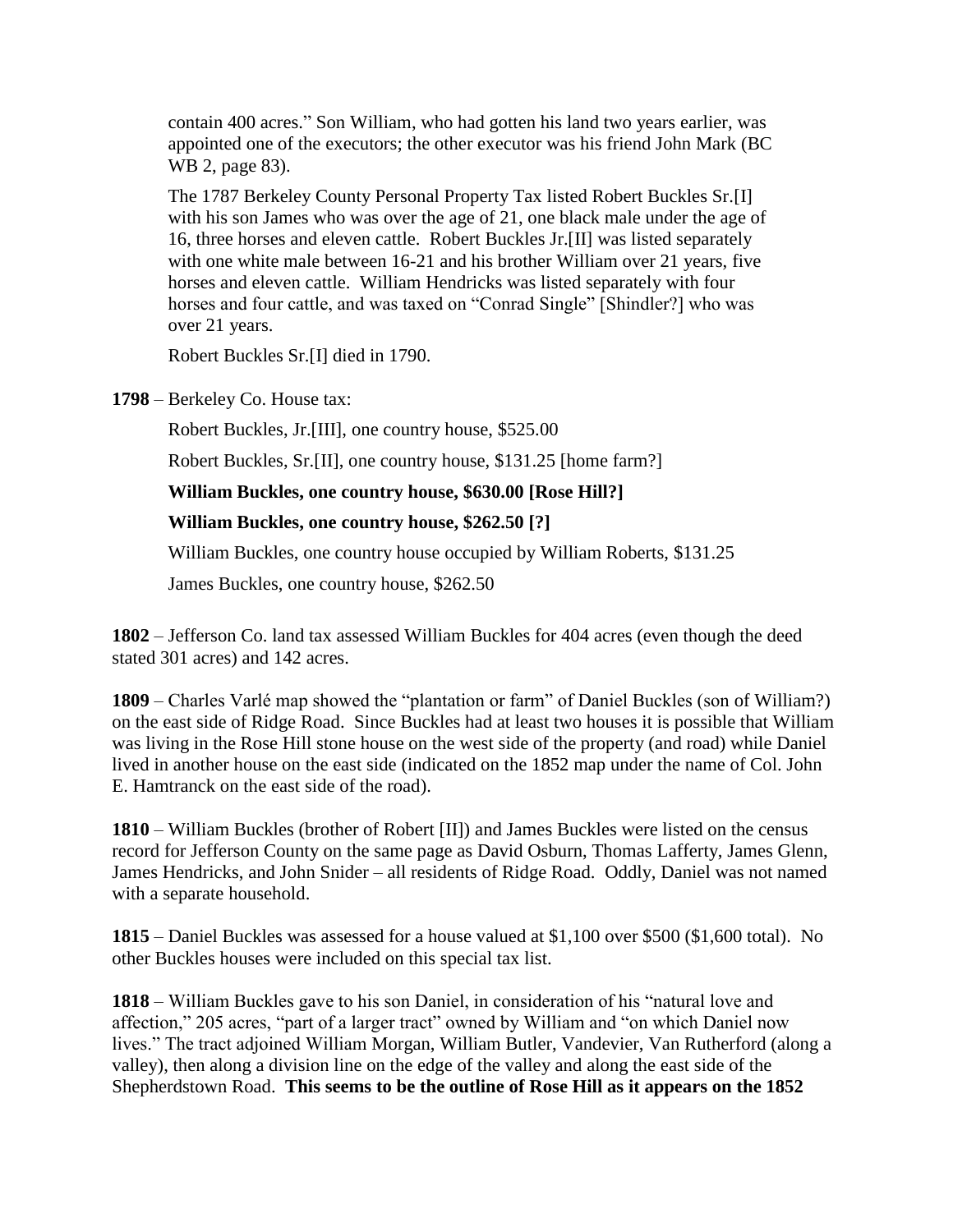**map (see attached).** William retained a life estate in the property, which also included his slaves Jacob, Maria, infant John, Nancy, Joseph, Jerry, Betsey, and Philip. (JC DB 10, p. 213)

## **The deed states that Daniel lives on the 205-acre tract (apparently on the west side of the road) although Varlé put him on the east side.**

I think Thomas Lafferty may have been in possession of the other half of the William Buckles tract (1820- 165 acres adjoining Robert Lucas which he appeared to have as early as 1802?)

**1820** – Daniel Buckles listed on the tax record with 205 acres adjoining John Mark (executor of Robert [I] will along with William). Daniel's building value was \$2,000. John Mark, of Philadelphia, was assessed for 194 acres adjoining Daniel Morgan with a building value of \$2,000 (I think this is Fountain Rock which ends up in the Boteler family in 1835).

**1827** – Daniel Buckles tax assessment for his 205 acres and \$2,000 building value is now described as "Sojourner's Inn" (in place of the previous descriptions adj. John Mark who is now deceased). This description remains until 1835 when the 205 acres are described as adjoining Henry Boteler (Fountain Rock).

**1841** – Daniel Buckles was assessed for 205 a. adjoining A.R. Boteler (NW 9) with \$2,000 building value, 50 acres adjoining William Butler (NW 9; probably part of the original Buckles grant) with no buildings, and 96 ¾ acres adjoining Charles Moler (N 8) with no building value.

**Ca.1847** – Daniel Buckles died. His will instructed his executors to sell all of his real estate except the house in Shepherdstown occupied by his son-in-law Charles Harper (JC WB 10, p. 460).

The Rose Hill tract of 246 acres was sold in 1847 to William Butler for \$10,771 (JC DB 28, p. 428).

**1850** – William Butler's heirs were assessed for his four substantial farms, including the 246 acre Rose Hill (the smallest of the four), adjoining Alexander Boteler, with a building value of \$1,800.

**1852** – The Rose Hill tract appeared on S. Howell Brown's map under the name Charles T. Butler and the other tracts under other heirs names, although they were all still taxed under the name of the "William Butler heirs." The 1883 map showed Charles T. Butler was still the owner of the Rose Hill farm. It is likely that Rose Hill was his country home.

When Charles Thomas Butler died in 1899, his obituary ran in the local Shepherdstown newspaper The Register on February 2:

Mr. Charles Thomas Butler died at the Entler Hotel in Shepherdstown at 7 o'clock last Thursday evening…Mr. Butler had moved to town from his country home about a week previous, expecting to remain at the hotel until spring…Mr. Butler was a prominent citizen and a representative farmer and businessman. He was born near Shepherdstown, and all of his long and useful life was spent in this